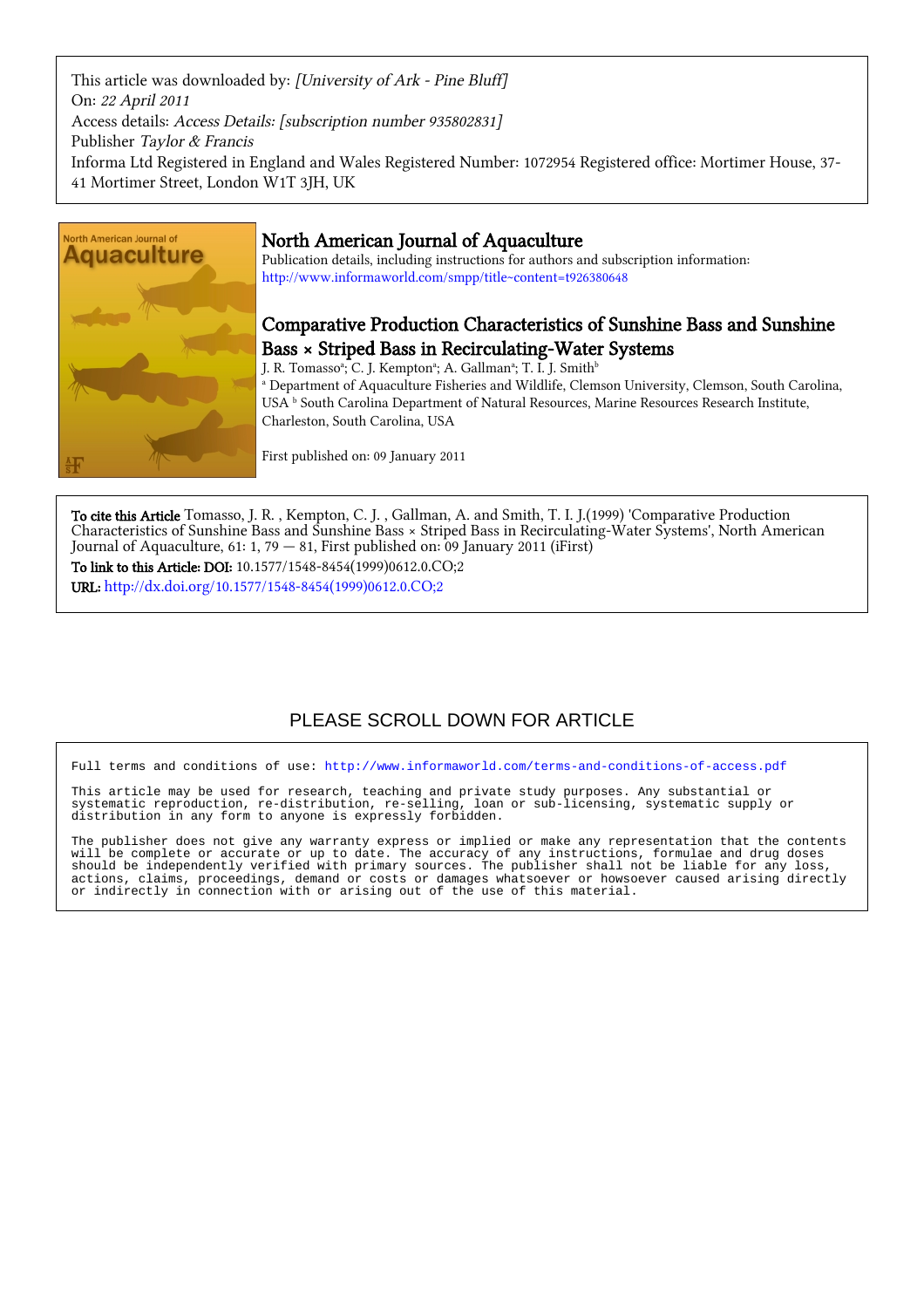### **Comparative Production Characteristics of Sunshine Bass and Sunshine Bass** 3 **Striped Bass in Recirculating-Water Systems**

J. R. TOMASSO,\* C. J. KEMPTON, AND A. GALLMAN

*Department of Aquaculture Fisheries and Wildlife, Clemson University, Clemson, South Carolina 29634, USA*

### T. I. J. SMITH

*Marine Resources Research Institute, South Carolina Department of Natural Resources, Post Office Box 12559, Charleston, South Carolina 29422, USA*

*Abstract.—*The production characteristics of juvenile sunshine bass (female white bass *Morone chrysops*  $\times$ male striped bass *M. saxatilis*)and juvenile backcrosses (female sunshine bass  $\times$  male striped bass) were compared in a 56-d growth trial in recirculating-water systems. Survival, growth, and feed conversion ratios were similar ( $P < 0.05$ ). Condition factors of the sunshine bass were significantly higher. The results of this study indicate that juvenile sunshine bass and the sunshine bass  $\times$  striped bass backcross perform similarly in culture situations and that the backcross may offer an alternative to sunshine bass and palmetto bass (male white bass  $\times$  female striped bass) in the hybrid striped bass industry.

Hybrid striped bass are grown commercially in the United States, with production of market-size fish in 1996 estimated to have been 6.6–7.6 million kg (Kahl 1997). Most (82.6%) of producers surveyed grew the reciprocal hybrid striped bass (female white bass *Morone chrysops*  $\times$  male striped bass *M. saxatilis*; Kahl 1997), also called the sunshine bass. Initially, hybrid striped bass were cultured to fill a shortfall in a market traditionally supplied with wild-caught striped bass. Hybrid striped bass were cultured instead of striped bass because they were hardier, grew faster under culture conditions, and exhibited a higher dressout percentage than striped bass (Harrell 1997).

During the production of hybrid striped bass, adequate numbers of female broodfish often are not available. A possible way to address this shortage may be to backcross female hybrid striped bass with male striped bass. Both the hybrid and the striped bass mature within the time frame of a food fish production cycle (about 2 years); thus, large numbers of female hybrids are available. Initial indications (T. I. J. Smith, unpublished data) are that hybrids can be spawned and that they produce

more and larger eggs than white bass. The fry hatching from the larger eggs are capable of initially consuming nauplii of brine shrimp *Artemia* sp. and do not require live rotifers for food as do the reciprocal hybrid fry (simplifying early production). This study compared production characteristics of sunshine bass juveniles and juvenile backcrosses of female sunshine bass  $\times$  male striped bass in recirculating-water systems.

Sunshine bass were obtained from Southland Fisheries Corporation (Hopkins, South Carolina), and backcrosses were obtained from the South Carolina Department of Natural Resources (Marine Resources Research Institute, Charleston). The white bass and striped bass for the crosses were obtained from the Santee-Cooper River system in South Carolina. Eight females and eight to twelve males were used to produce the backcrosses. Fish were transported to Clemson University by truck-mounted tank and were maintained in 1,300-L recirculating-water systems until used for experiments. Fish were fed a commercial trout feed (crude protein  $\geq 38\%$ , crude fat  $\geq 8\%$ , crude fiber  $\leq$  4%; Zeigler Brothers, Inc., Gardners, Pennsylvania) during the holding and experimental periods.

Experiments were conducted in 375-L fiberglass recirculating-water systems (Living Streams, Frigid Units Inc., Toledo, Ohio). The fish-holding tank of each recirculating-water system was rectangular and was divided by screens into a series of three chambers of approximately the same size. Each recirculating-water system was equipped with a thermostatically controlled heater and refrigeration system. The photoperiod was set at 12 h light and 12 h dark. All tanks were constantly aerated.

Thirty sunshine bass were stocked into each of five recirculating-water systems, and thirty backcrosses were stocked into each of three recirculating-water systems. The backcrosses were significantly longer at stocking than the sunshine bass

<sup>\*</sup> Corresponding author: jtmss@clemson.edu

Received January 16, 1998 Accepted May 22, 1998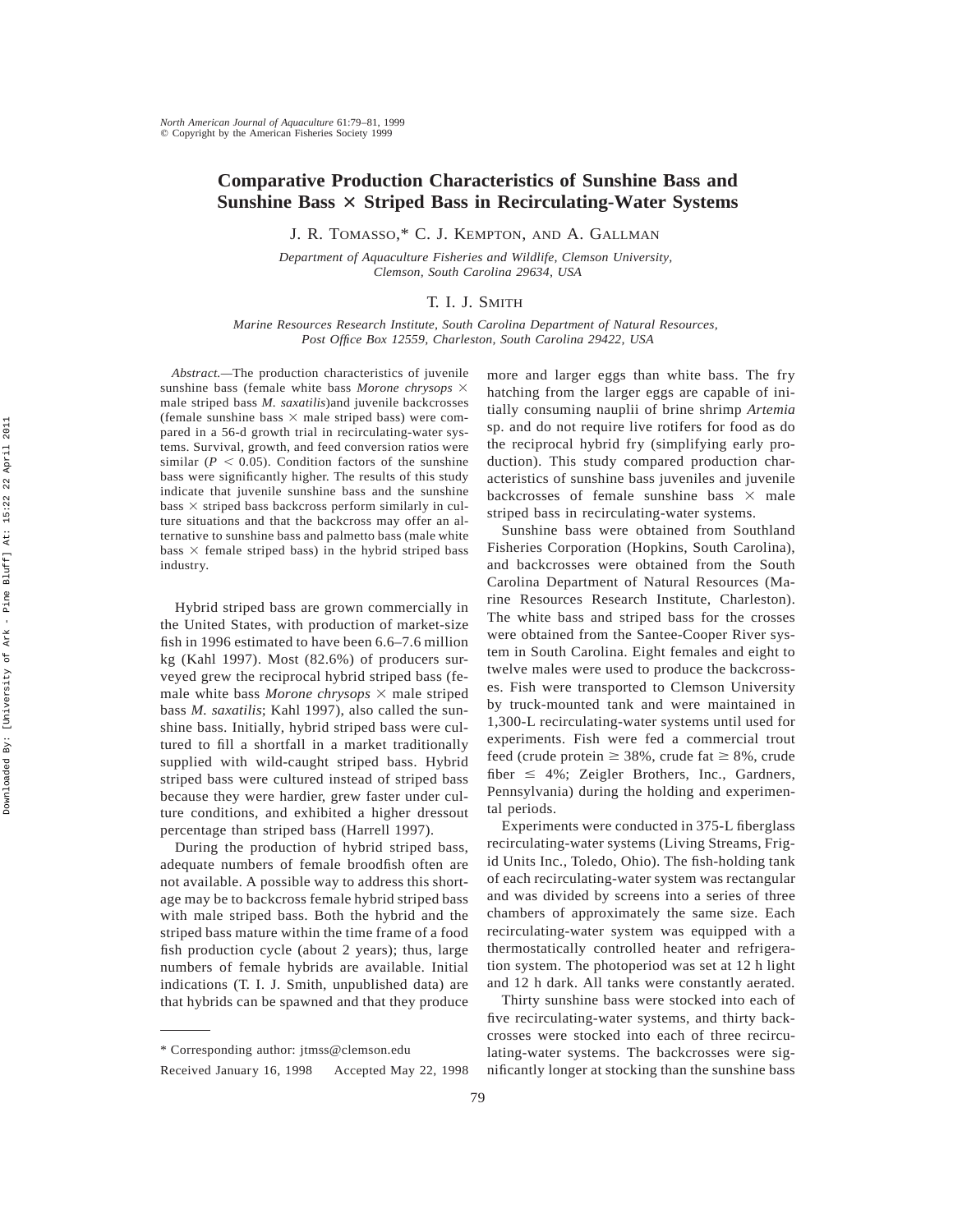TABLE 1.—Production characteristics of sunshine bass and sunshine bass  $\times$  striped bass (backcross) reared for 56 d in recirculating-water systems. Values are means  $\pm$  SD of tank means, or regression statistics. Comparisons were made with analysis of variance unless otherwise indicated. Intercepts and correlation coefficients were not compared. Values along a row without a letter in common are significantly different ( $P \le 0.05$ ).

| Production characteristics                  | Sunshine bass        | <b>Backcross</b>      |
|---------------------------------------------|----------------------|-----------------------|
| Total length at stocking (mm)               | $101.2 \pm 0.84$ z   | $156.0 \pm 1.00$ y    |
| Weight on day 0 of study $(g)$              | $22.9 \pm 0.38$ z    | $51.2 \pm 1.46$ y     |
| Initial spatial densities $(g/L)$           | $7.1 \pm 0.12$ z     | $7.9 \pm 0.23$ y      |
| Final total length (mm) <sup>a</sup>        | $149.6 \pm 2.30$ z   | $197.3 \pm 1.53$ z    |
| Final weight $(g)^a$                        | $48.6 \pm 3.50$ z    | $88.6 \pm 1.46$ z     |
| Final spatial densities $(g/L)$             | $10.0 \pm 0.75$ z    | $9.1 \pm 0.10$ z      |
| Condition factor <sup>b</sup>               | $1.432 \pm 0.0582$ z | $1.1207 \pm 0.0404$ y |
| Percent survival                            | $99.8 \pm 0.45$ z    | $99.0 \pm 1.00$ z     |
| Feed conversion ratio <sup>c</sup>          | $3.3 \pm 0.59$ z     | $3.8 \pm 0.37$ z      |
| Slope of growth line (weight)               | 0.467z               | 0.690 z               |
| <i>v</i> -intercept of growth line (weight) | 21.44                | 50.58                 |
| $r^2$ of growth line (weight)               | 0.986                | 0.996                 |

<sup>a</sup> Not significantly different when initial lengths or weights are considered (analysis of covariance).

b Weight/length3.

c Weight of feed fed/by weight gained.

due to earlier spawning (Table 1). To reduce differences in spatial densities (g biomass/L of water in the chamber), the sunshine bass were stocked into one chamber of each of the recirculating-water systems, and the backcrosses were stocked into two adjacent chambers with the partitioning screen removed in each of their recirculating-water systems (Table 1).

Eleven days after stocking, the fish from each recirculating-water system were weighed (to the nearest 0.1 g) as a group in water and returned to the system (day 0 of study). This process was repeated on days 14, 28, 45 and 56. After weighing on day 28, the number of fish in each recirculatingwater system was reduced to 20 because projections of growth over the next 4 weeks indicated that the capacity of the biofilters would probably be exceeded if the initial number of fish were maintained. On day 56, fish were weighed as a group

TABLE 2.—Water quality measurements (mean  $\pm$  SD) in the recirculating-water systems during a 56-d comparison of production characteristics of sunshine bass and sunshine bass  $\times$  striped bass (backcross). The number of observations is given in parentheses. Values along a row without a letter in common are significantly different (*P*  $\leq 0.05$ ).

| Measurement                | Sunshine bass           | <b>Backcross</b>        |
|----------------------------|-------------------------|-------------------------|
| Temperature $(^{\circ}C)$  | $23.0 \pm 0.04$ z (56)  | $23.0 \pm 0.00$ z (56)  |
| Salinity (g/L)             | $3.1 \pm 0.05$ z (56)   | $3.0 \pm 0.00$ z (56)   |
| Total ammonia-N            | $0.41 \pm 0.067$ z (45) | $0.50 \pm 0.035$ z (45) |
| (mg/L)                     |                         |                         |
| Nitrite-N (mg/L)           | $0.15 \pm 0.117$ z (45) | $0.26 \pm 0.048$ z (45) |
| Dissolved oxygen<br>(mg/L) | $7.7 \pm 0.08$ z (56)   | $6.5 \pm 0.10$ z (56)   |
| pH                         | $7.1 \pm 0.04$ z (50)   | $7.1 \pm 0.01$ z (50)   |
|                            |                         |                         |

and then individually measured (to the nearest millimeter). Fish were lightly anesthetized with tricaine methanesulfonate before each weighing. During the study, fish were offered up to 5% of their body weight per day in two feedings. Feeding activity was observed and an attempt was made not to offer more than the fish would consume.

Synthetic sea salt was dissolved in dechlorinated tap water to attain the desired salinity  $(3 \text{ g/L}).$ Salinities and temperatures (measured to the nearest 0.1 units) were monitored daily (model 30/ 10FT temperature–salinity meter, Yellow Springs Instrument Company, Yellow Springs, Ohio) and adjusted as needed. The pH was monitored (Accumet model 915 pH meter, Fisher Scientific, Pittsburg, Pennsylvania) at least five times per week and adjusted upward with sodium bicarbonate whenever it decreased to below 7. Ammonia and nitrite were monitored at least five times per week (APHA et al. 1989). Dissolved oxygen was monitored daily (model 58 dissolved-oxygen meter, Yellow Springs Instrument Company). Water quality is summarized in Table 2.

Final weights and lengths were compared by analysis of covariance (ANCOVA), with initial weight and total length at stocking as the covariates. Other comparisons were made with analysis of variance (ANOVA). Least-squares regression was applied to initial, intermediate, and final weights. Mean values for fish in each recirculatingwater system were entered into each analysis. The Fulton condition factor  $(K, a$  weight to length<sup>3</sup> ratio) was calculated with the formula of Bagenal and Tesch (1978), as described in Busacker et al. (1990). Feed conversion ratios were calculated as